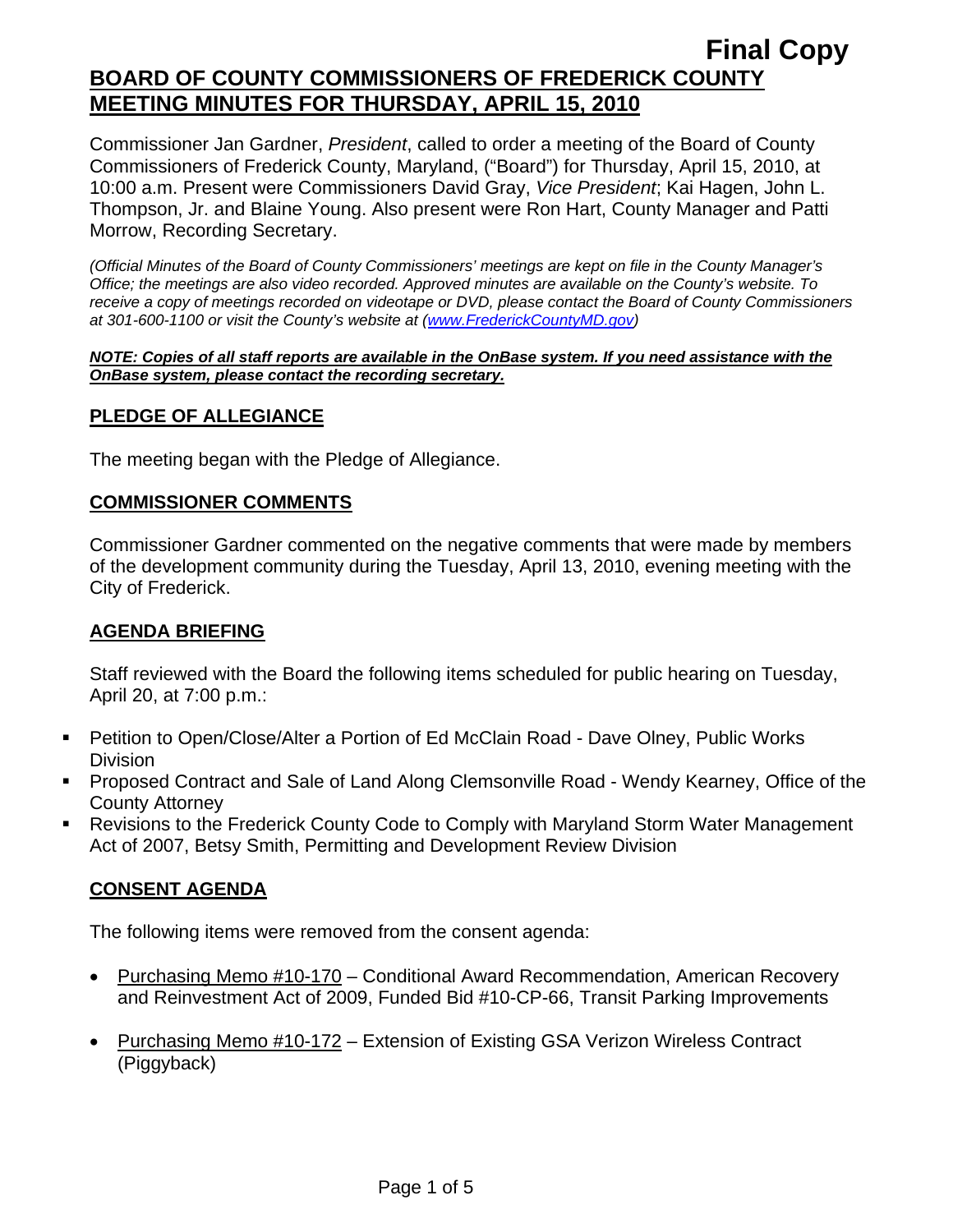• Workforce Investment Act Performance Incentive - Laurie Holden, Office of Economic Development

The following items were included on the consent agenda:

#### BID AWARDS

- 1. Purchasing Memo #10-167 Recommendation to Reject Bids for Bid #10-CP-56, Point of Rocks Water Meter Replacement Award to: JHG Contractors, Inc. Award amount: \$410,050.75
- 2. Purchasing Memo #10-171 Asphalt Testing Services (Piggyback) Award to: DIW Group Inc. t/a Specialized Engineering Award amount: \$75,000.00

## GRANTS

- 1. Division of Rehabilitation Services (DORS) Year Round Youth 2010 Laurie Holden, Office of Economic Development
- 2. Certified Local Government Education Set-Aside Application FY 2011 Janet Davis, Planning Division
- 3. Certified Local Government Scholarship Application National Alliance of Preservation Commissions Forum 2010 - Janet Davis, Planning Division

## EASEMENT

1. Deed of Easement and Declaration to Establish and Retain Stormwater Management Easement - Meadows Water Booster Pumping Station - Beth Ramacciotti, Utilities and Solid Waste Management Division

Commissioner Hagen moved to approve the balance of the consent agenda. Commissioner Gray seconded the motion that passed 5-0.

#### **ADMINISTRATIVE BUSINESS**

#### **Bid Awards – Hal Good, Finance Division**

• Purchasing Memo #10-170 – Conditional Award Recommendation, American Recovery and Reinvestment Act of 2009, Funded Bid #10-CP-66, Transit Parking Improvements. Commissioner Gray moved to approve Purchasing Memo #10-170. Commissioner Hagen seconded the motion that passed 3-1-1 with Commissioner Thompson opposed and Commissioner Young abstained.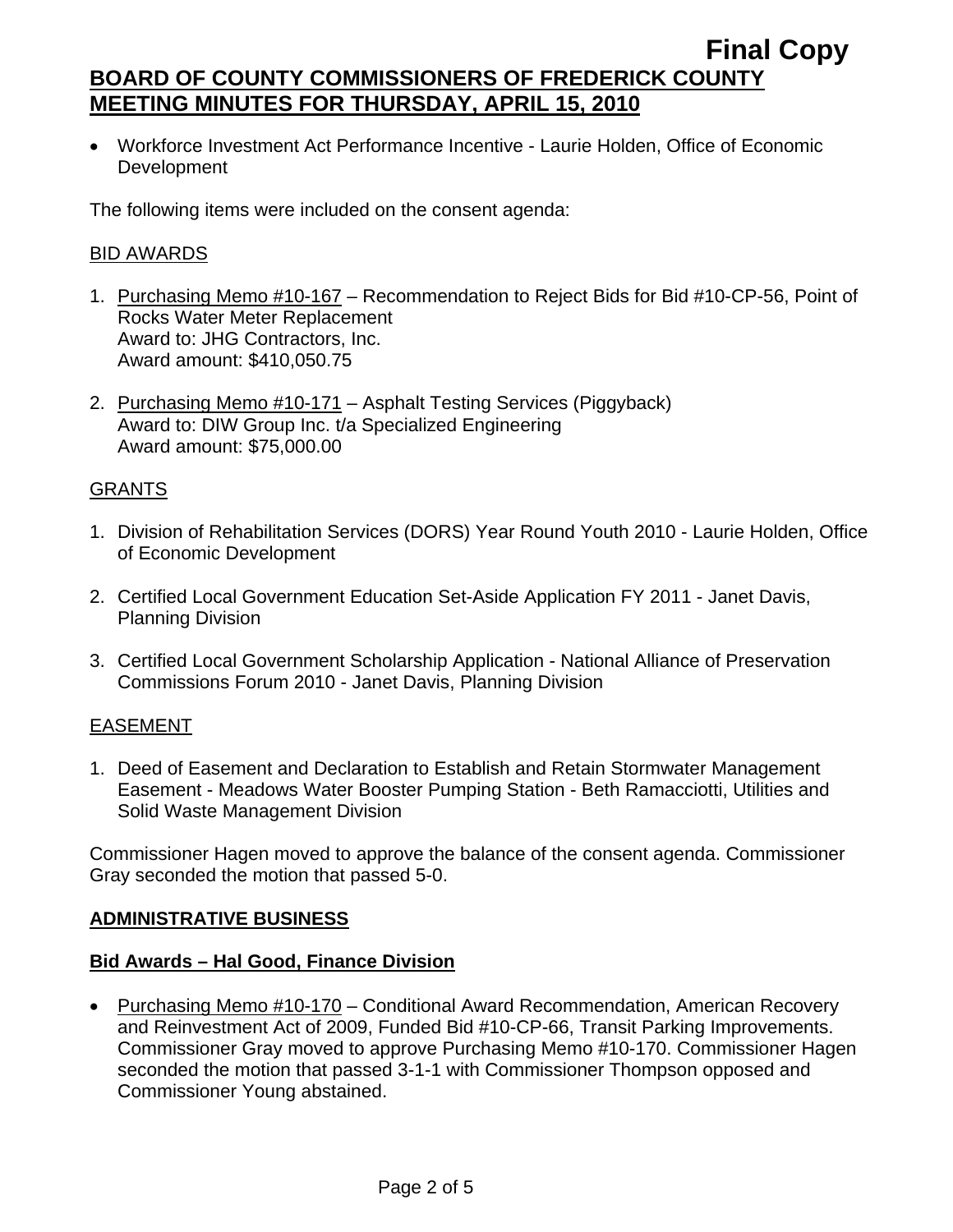• Purchasing Memo #10-172 – Extension of Existing GSA Verizon Wireless Contract. Commissioner Gray moved to approve the staff recommendation. Commissioner Hagen seconded the motion that passed 4-1 with Commissioner Young opposed.

#### **Workforce Investment Act Performance Incentive - Laurie Holden, Office of Economic Development**

Commissioner Hagen moved to approve the staff recommendation. Commissioner Gray seconded the motion that passed 4-1 with Commissioner Thompson opposed.

## **Approval of Board of County Commissioners' Meeting Minutes**

By unanimous consent, the following minutes and corrections to approved 2009 minutes were approved:

- ♦ Correction to Approved Minutes for Thursday, September 10, 2009
- ♦ Correction to Approved Minutes for Thursday, October 1, 2009
- ♦ Tuesday, February 16, 2010
- ♦ Tuesday, February 16, 2010 Evening
- ♦ Tuesday, February 18, 2010
- ♦ Tuesday, February 18, 2010 Closed
- ♦ Monday, February 22, 2010
- ♦ Monday, February 22, 2010 Afternoon
- ♦ Monday, February 22, 2010 Evening
- ♦ Tuesday, February 23, 2010
- ♦ Tuesday, February 23, 2010 Evening
- ♦ Wednesday, February 24, 2010 Evening
- ♦ Thursday, February 25, 2010
- ♦ Thursday, February 25, 2010 Afternoon
- ♦ Tuesday, March 2, 2010
- ♦ Tuesday, March 2, 2010 Afternoon
- ♦ Tuesday, March 2, 2010 Evening
- ♦ Thursday, March 4, 2010
- ♦ Tuesday, March 9, 2010
- ♦ Thursday, March 11, 2010
- ♦ Thursday, March 11, 2010 Closed
- ♦ Tuesday, March 16, 2010
- ♦ Tuesday, March 16, 2010 Evening
- ♦ Thursday, March 18, 2010
- $\bullet$  Thursday, March 18, 2010 Closed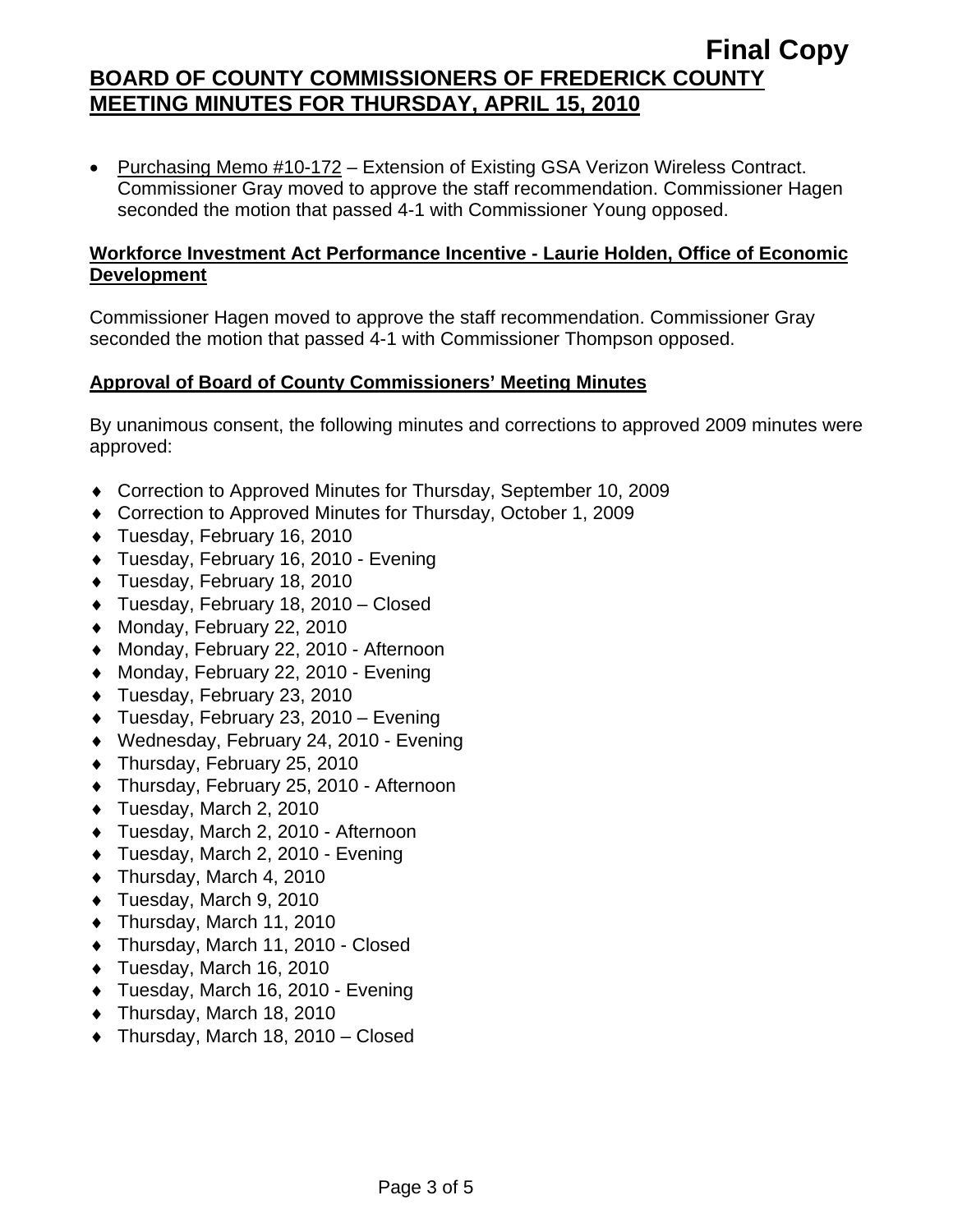### **Housing Initiative Fund Report for Quarter Ended December 31, 2009 - Jenny Short, Citizens Services Division**

Ms. Short presented a financial summary and activity report for the second quarter of FY 2010 and a report on the available balances as of March 15, 2010, as required by the Housing Initiative Fund Program description.

Ms. Short also gave an update on the Neighborhood Conservation Initiative.

No action was taken on this item as it was informational.

Staff was requested to bring back a recommendation on a worthwhile program for the balance of the program funding.

#### **Request for Public Hearing Regarding Hazard Mitigation Plan ("Plan") Update - Seamus Mooney, Emergency Management Division**

Jack Markey, Emergency Management Division, commented on the Plan.

Commissioner Hagen moved to take the draft Plan through the public hearing process. Commissioner Young seconded the motion that passed 5-0.

### **Adoption of the Base Emergency Operations Plan (EOP) - Seamus Mooney, Emergency Management Division**

Jack Markey, Emergency Management Division, commented on the EOP.

Commissioner Gray moved to adopt the 2010 revision to the county EOP and sign the associated adopted resolution. Commissioner Hagen seconded the motion that passed 5-0.

(A copy of Resolution #10-08 can be obtained in the County Manager's Office or from the county's website, [www.FrederickCountyMD.gov\)](http://www.frederickcountymd.gov/)

#### **Myersville Library - Memorandum of Understanding (MOU) for Reimbursement of Demolition Expenses - Wendy Kearney, Office of the County Attorney**

Commissioner Hagen moved to approve the MOU with the Town of Myersville as amended with the removal of the first recital. Commissioner Gray seconded the motion that passed 5-0.

## **Legislative Issues – Regan Cherney, Office of the County Manager**

Mr. Cherney briefed the Board on the issues before the Frederick County delegation members. He indicated this was the last report, as the session ended on Monday, April 12, 2010.